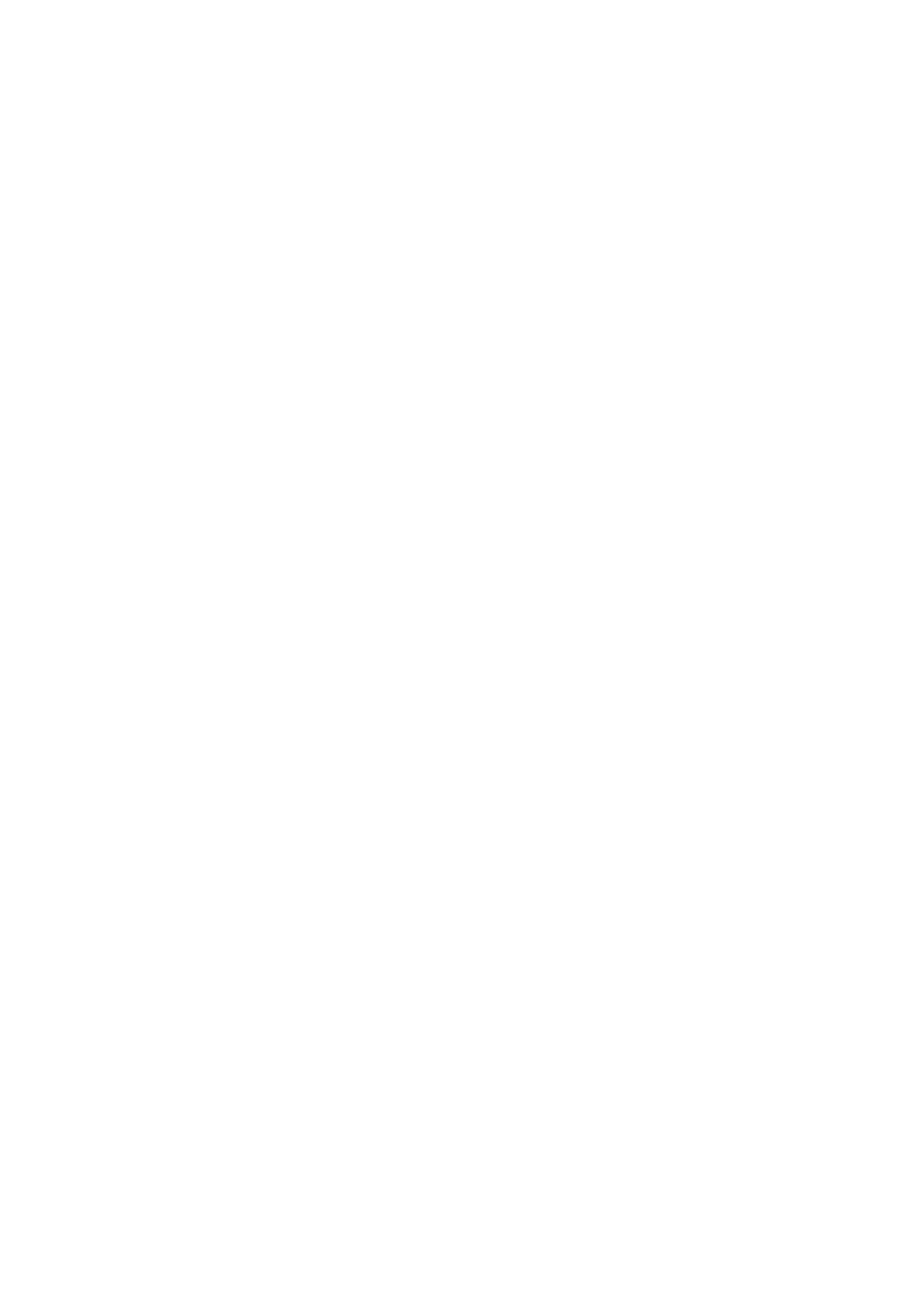## **NORTHERN TERRITORY OF AUSTRALIA**

## **ASSOCIATIONS AND LIQUOR AMENDMENT ACT 2022**

**Act No. [ ] of 2022** \_\_\_\_\_\_\_\_\_\_\_\_\_\_\_\_\_\_\_\_

\_\_\_\_\_\_\_\_\_\_\_\_\_\_\_\_\_\_\_\_

# **Table of provisions**

| Part 1                        | <b>Preliminary matters</b>                                                                                                                                                                |  |
|-------------------------------|-------------------------------------------------------------------------------------------------------------------------------------------------------------------------------------------|--|
| $\mathbf 1$<br>$\overline{2}$ |                                                                                                                                                                                           |  |
| Part 2                        | <b>Amendment of Associations Act 2003</b>                                                                                                                                                 |  |
| 3<br>4                        | Disposing, charging or dealing with prescribed property<br>110                                                                                                                            |  |
| Part 3                        | <b>Amendment of Liquor Act 2019</b>                                                                                                                                                       |  |
| 5<br>6                        | Division 1<br>Interim alcohol protected areas<br>Definitions<br>170<br>170A Prohibition of liquor in former alcohol protected areas<br>Offence for interim alcohol protected area<br>170B |  |
| $\overline{7}$<br>8           | 170C<br>Enforcement<br>Section 246 repealed (Inclusion of section 95A of Liquor                                                                                                           |  |
| Part 4                        | <b>Repeal</b>                                                                                                                                                                             |  |
| 9                             |                                                                                                                                                                                           |  |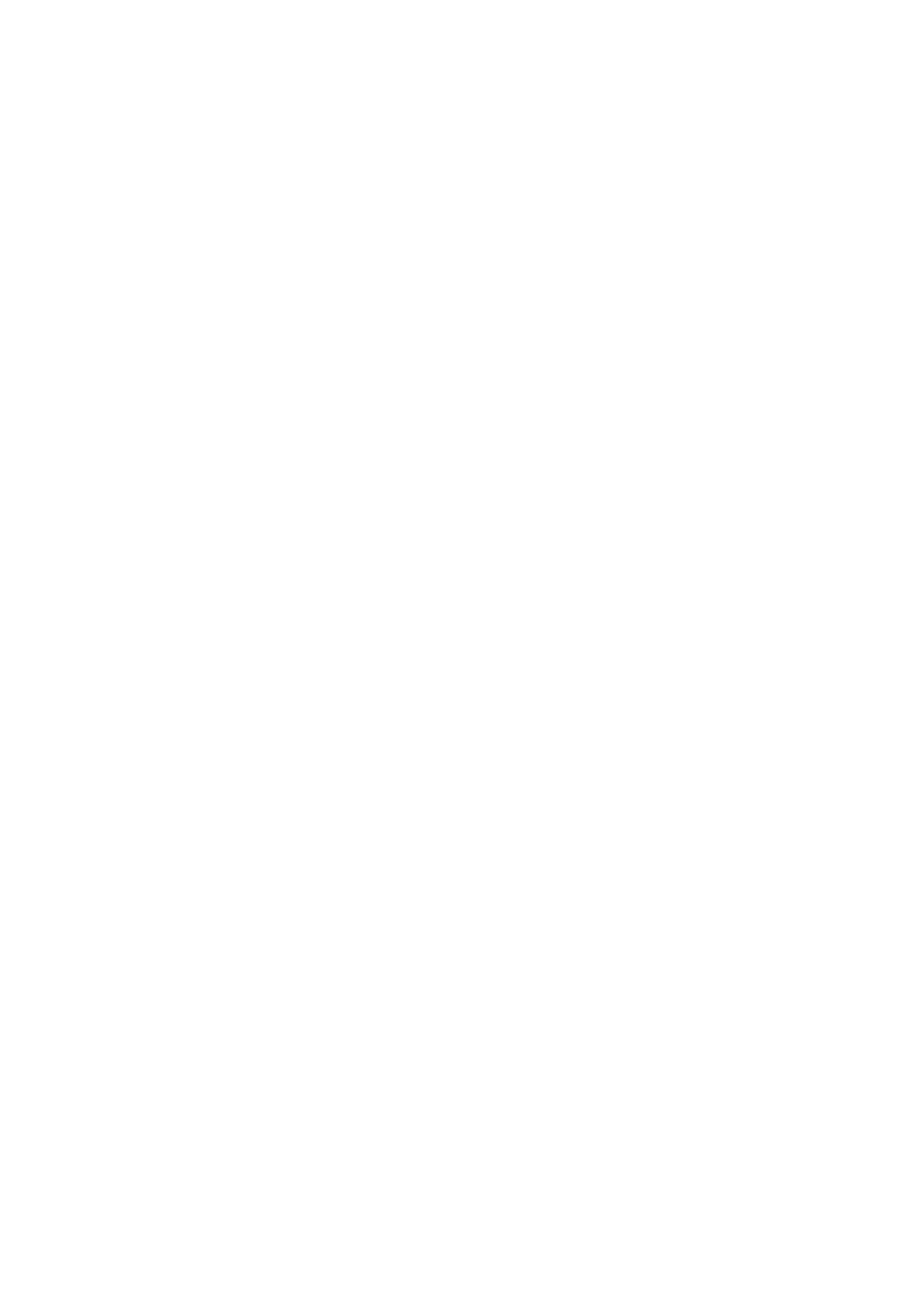

## **NORTHERN TERRITORY OF AUSTRALIA** \_\_\_\_\_\_\_\_\_\_\_\_\_\_\_\_\_\_\_\_

## **Act No. [ ] of 2022** \_\_\_\_\_\_\_\_\_\_\_\_\_\_\_\_\_\_\_\_

An Act to amend the *Associations Act 2003* and the *Liquor Act 2019*

[*Assented to [ ] 2022*] [*Introduced [ ] 2022*]

**The Legislative Assembly of the Northern Territory enacts as follows:**

## **Part 1 Preliminary matters**

## **1 Short title**

This Act may be cited as the *Associations and Liquor Amendment Act 2022*.

## **2 Commencement**

This Act commences on 16 July 2022.

## **Part 2 Amendment of Associations Act 2003**

## **3 Act amended**

This Part amends the *Associations Act 2003*.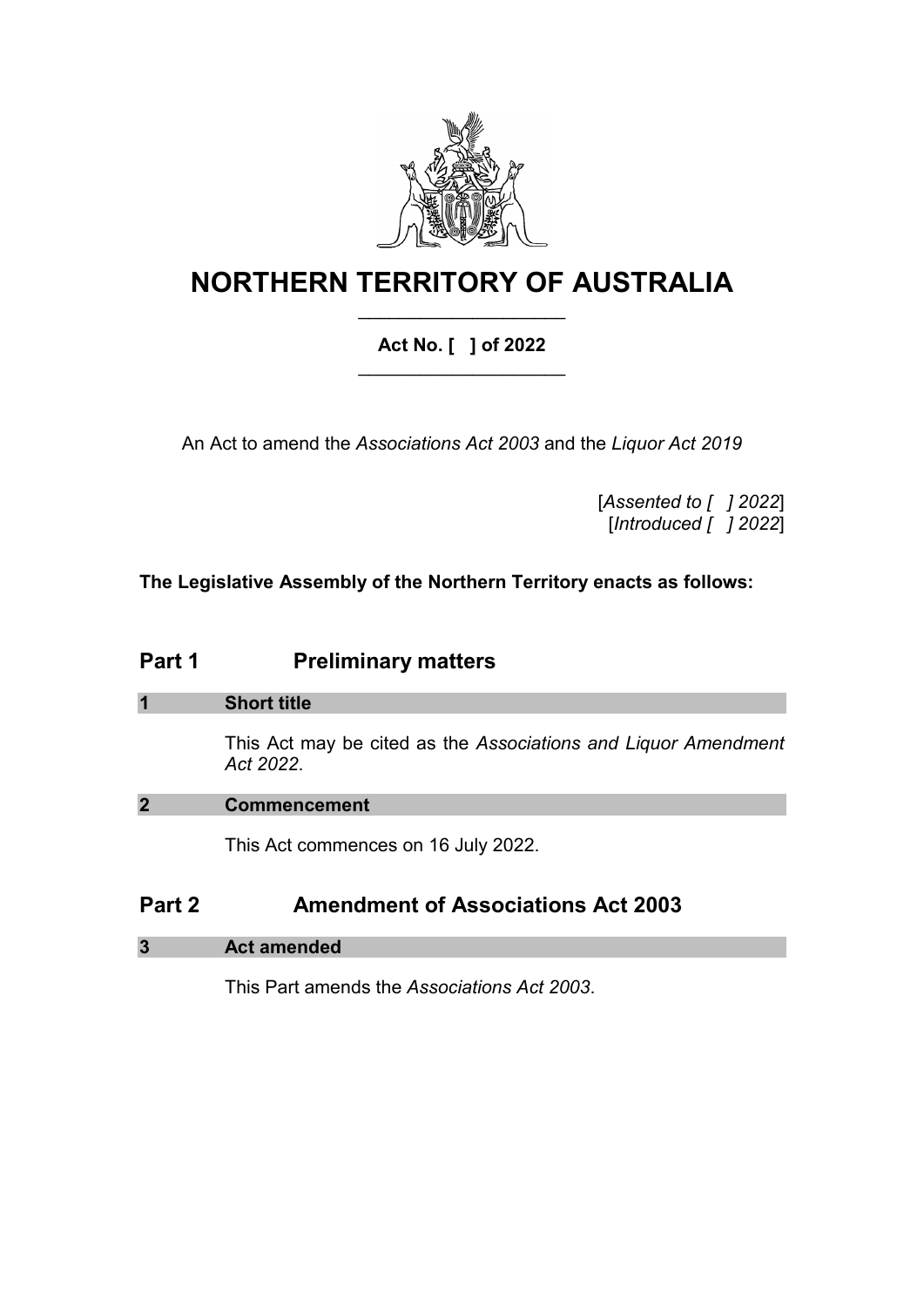#### **4 Section 110 replaced**

Section 110

*repeal, insert*

#### **110 Disposing, charging or dealing with prescribed property**

- (1) An incorporated association must not dispose of, charge or otherwise deal with any prescribed property contrary to this section.
- (2) An Aboriginal or Torres Strait Islander corporation must not dispose of, charge or otherwise deal with prescribed property that is community land contrary to this section.
- (3) Subject to subsections (13) and (14) and section 77, any disposal, charge or dealing of the prescribed property contrary to this section is void.
- (4) The disposal, charge or other dealing of the prescribed property requires the consent of the Minister and must be conducted in accordance with any conditions the Minister imposes on that consent.
- (5) The Minister may consent to the disposal, charge or dealing of the prescribed property in accordance with this section.
- (6) Despite subsections (4) and (8), the following transactions do not require consent of the Minister under this section:
	- (a) a disposal of prescribed property to the Territory;
	- (b) a charge on prescribed property as security for a loan or other benefit by the Territory;
	- (c) a lease or sublease of prescribed property for a term of 12 months or less;
	- (d) a disposal of, charge on or other dealing with a lease referred to in:
		- (i) section 6 of the *Special Purposes Leases Act 1953*; or
		- (ii) section 46 of the *Crown Lands Act 1992*.

#### *Note for subsection (6)(d)*

*These transactions already require the consent of the Minister responsible for those Acts.*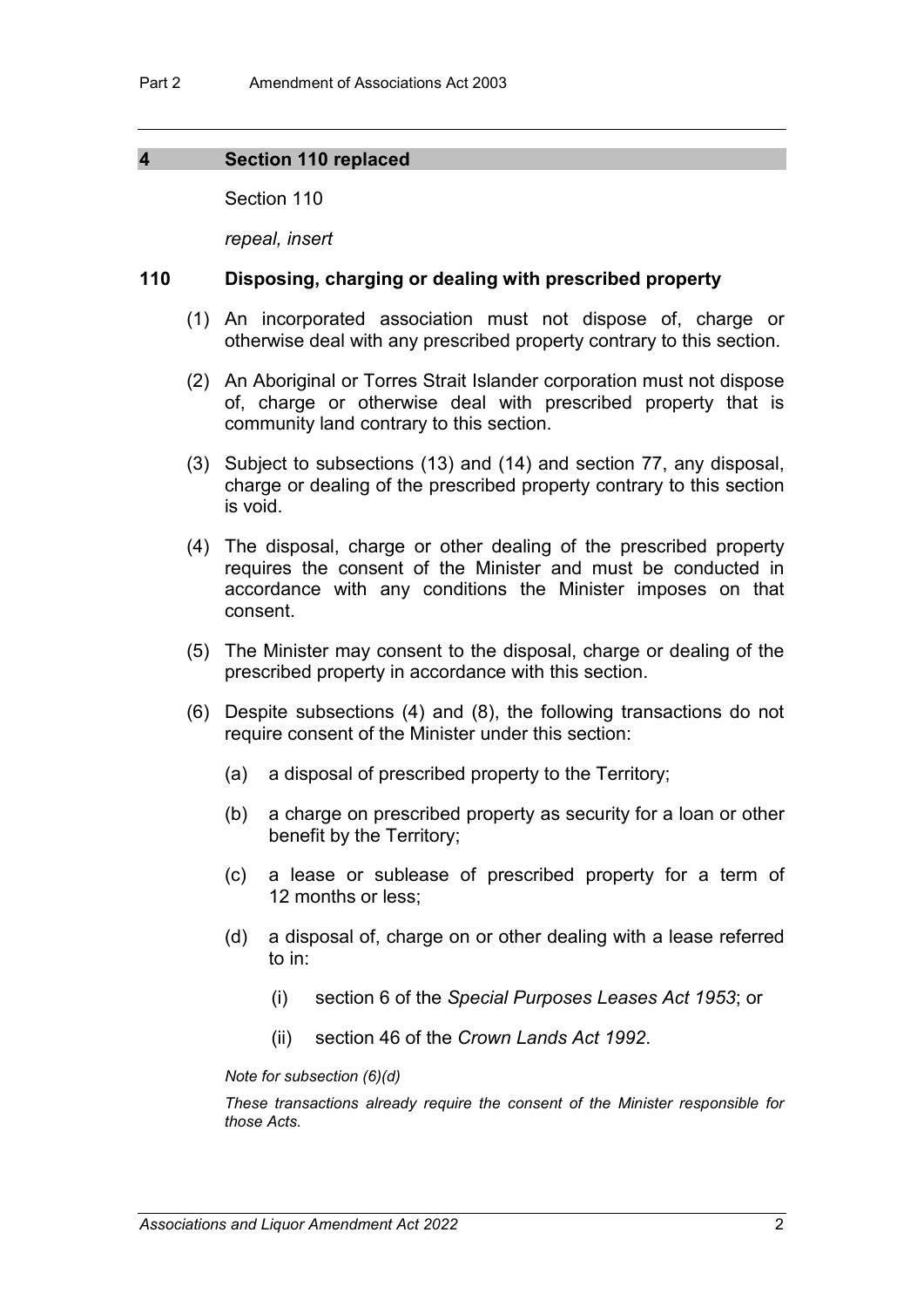- (7) A copy of any consent given by a Minister under section 6 of the *Special Purposes Leases Act 1953* or section 46 of the *Crown Lands Act 1992* must be given by the Agency responsible for that Act to the Commissioner as soon as practicable.
- (8) The Minister must not consent to the disposal, charge or dealing of prescribed property that is community land, unless it is for one of the following purposes:
	- (a) to register an easement or easement in gross under the *Land Title Act 2000*;
	- (b) to give effect to a recommendation under section 114 of the *Pastoral Land Act 1992* in relation to an abandoned Aboriginal community living area;
	- (c) to transfer an estate in fee simple in the land to an incorporated association, an incorporated trading association or an Aboriginal or Torres Strait Islander corporation, formed for objects similar to the objects of, and having substantially the same members as, the association or corporation from which the estate is to be transferred;
	- (d) to grant a lease of or licence to part of the land to enable the provision of health, education or housing services or the offering of financial services by an ADI to a class of persons that includes the members of the incorporated association or Aboriginal or Torres Strait Islander corporation seeking to grant the lease or licence;
	- (e) to grant a lease of or licence to part of the land for any use or development allowed for the land under the *Planning Act 1999*.
- (9) Despite subsections (4) and (8), the consent of the Minister is not required for a lease or licence referred to in subsection (8)(d) or (e) with a term of 10 years or less.
- (10) If the prescribed property to be disposed of, charged or otherwise dealt with was acquired wholly or partly from or using funds obtained under a grant from the Commonwealth, the Minister must not give consent under this section unless the Minister:
	- (a) gives the Commonwealth reasonable notice of the Minister's intention to give consent with an invitation to submit comments within a specified period; and
	- (b) considers any submissions made by the Commonwealth within the specified period.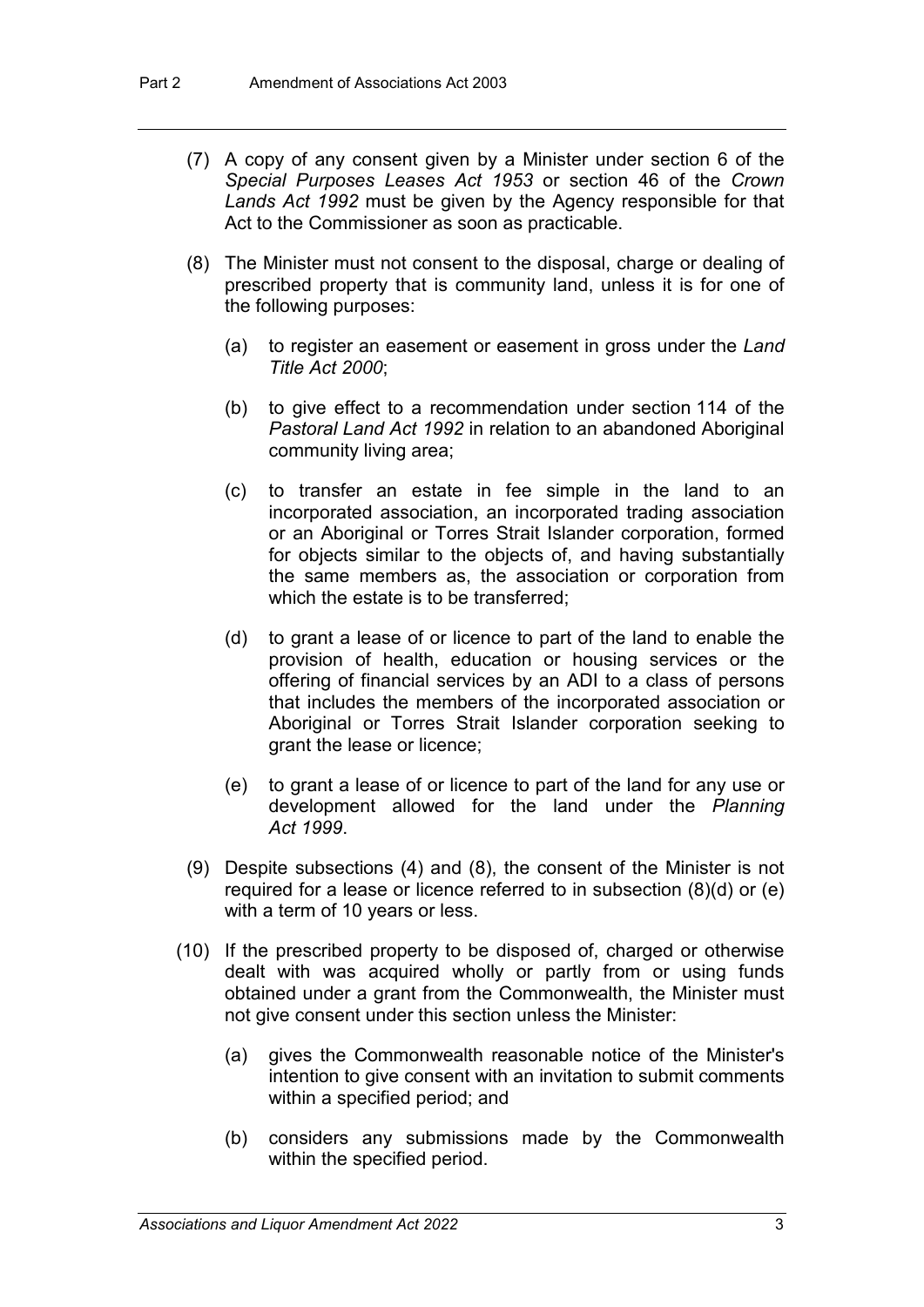- (11) Unless otherwise provided by the Minister in a consent, the following are taken to be prescribed property:
	- (a) any property exchanged for the prescribed property disposed, charged or otherwise dealt with;
	- (b) any funds realised on the disposal of prescribed property;
	- (c) any property acquired wholly or partly from funds referred to in paragraph (b).
- (12) An incorporated association must keep and maintain a register of its prescribed property in accordance with the Regulations.

Maximum penalty: 100 penalty units.

- (13) The Minister may consent to a purported disposal, charge or dealing of prescribed property after it occurs if the Minister is of the opinion that refusing consent would, in the circumstances, be unjust to all parties to the purported disposal, charge or dealing.
- (14) Any disposal, charge or dealing consented to by the Minister under subsection (13) is taken to be valid and effective on and from the day on which the purported disposal, charge or dealing occurred.
- (15) To avoid doubt, any disposal, charge or dealing of prescribed property validly made in accordance with this section as in force before 16 July 2022 remains valid.
- (16) In this section:

*Aboriginal or Torres Strait Islander corporation*, see section 16-5 of the *Corporations (Aboriginal and Torres Strait Islander) Act 2006* (Cth).

*community land* means land granted for an Aboriginal community living area under:

- (a) Part IV of the *Crown Lands Act 1931* before the commencement of the *Pastoral Land Act 1992*; or
- (b) Part 8 of the *Pastoral Land Act 1992*.

## **Part 3 Amendment of Liquor Act 2019**

#### **5 Act amended**

This Part amends the *Liquor Act 2019*.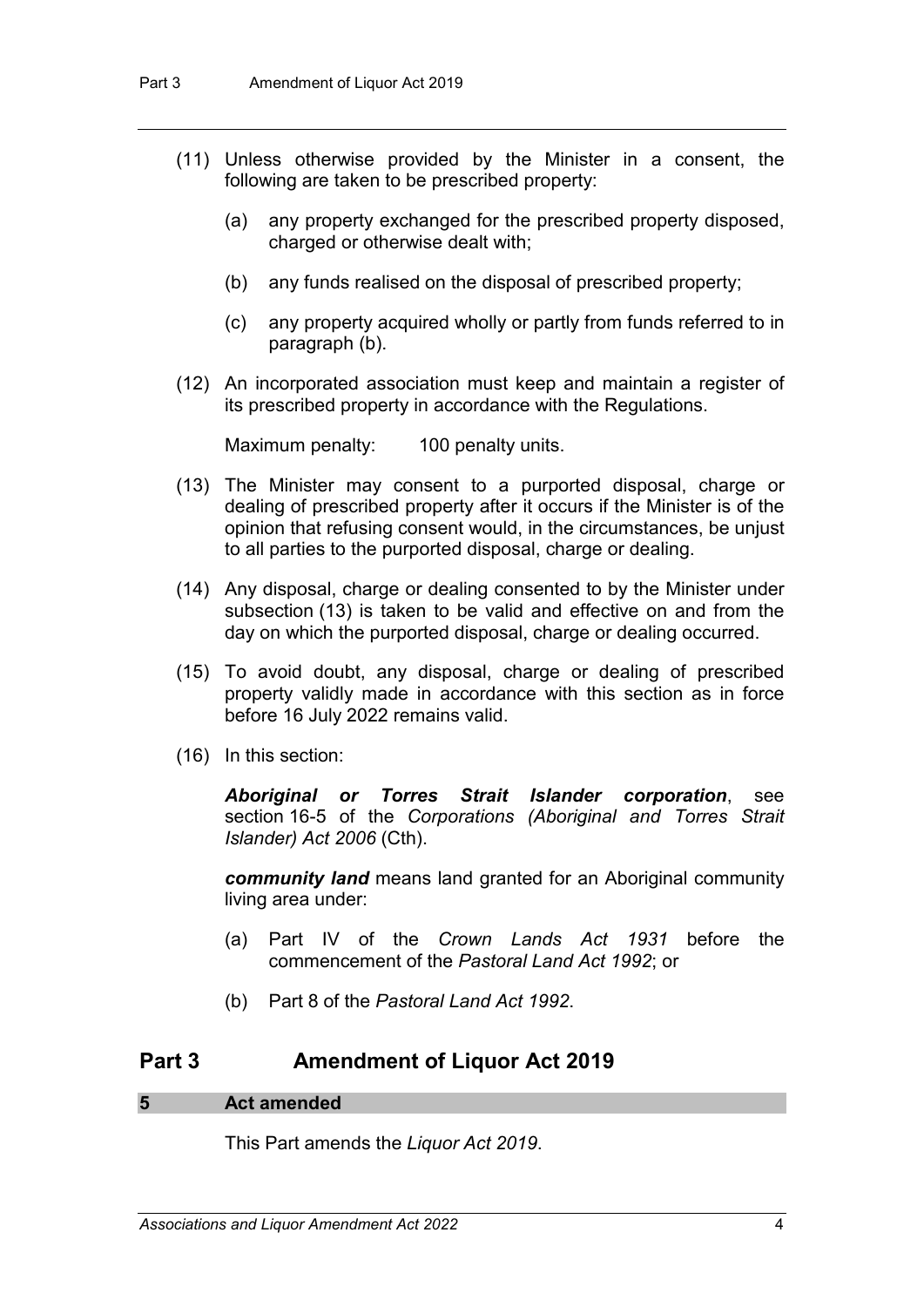## **6 Part 8, Division 1 replaced**

Part 8, Division 1

*repeal*, *insert*

## **Division 1 Interim alcohol protected areas**

#### **170 Definitions**

In this Division:

*alcohol protected area* means an alcohol protected area under the *Stronger Futures in the Northern Territory Act 2012* (Cth) as in force immediately before 16 July 2022.

*interim alcohol protected area* means an area declared by the Director under section 170A(5).

*registered owner*, see section 4 of the *Land Title Act 2000*.

#### **170A Prohibition of liquor in former alcohol protected areas**

- (1) Any person may request the Director to prohibit the sale and consumption of liquor in an area that was an alcohol protected area if the sale and consumption are not otherwise prohibited in the area under this Act.
- (2) The request must be made before 31 January 2023 in substantially the same form as an application under section 174.
- (3) The request will not be considered unless it is supported by the written consent of the registered owner of any land in the area that is subject to the request.
- (4) The Director must consider the request and the supporting consent on an urgent basis and make a decision whether to make a declaration under subsection (5) no later than 5 business days after the request is received.
- (5) The Director may, by *Gazette* notice, declare an area that was an alcohol protected area to be an interim alcohol protected area in which liquor is prohibited.
- (6) The declaration must specify the following:
	- (a) the boundaries of the interim alcohol protected area;
	- (b) the prohibitions in the interim alcohol protected area;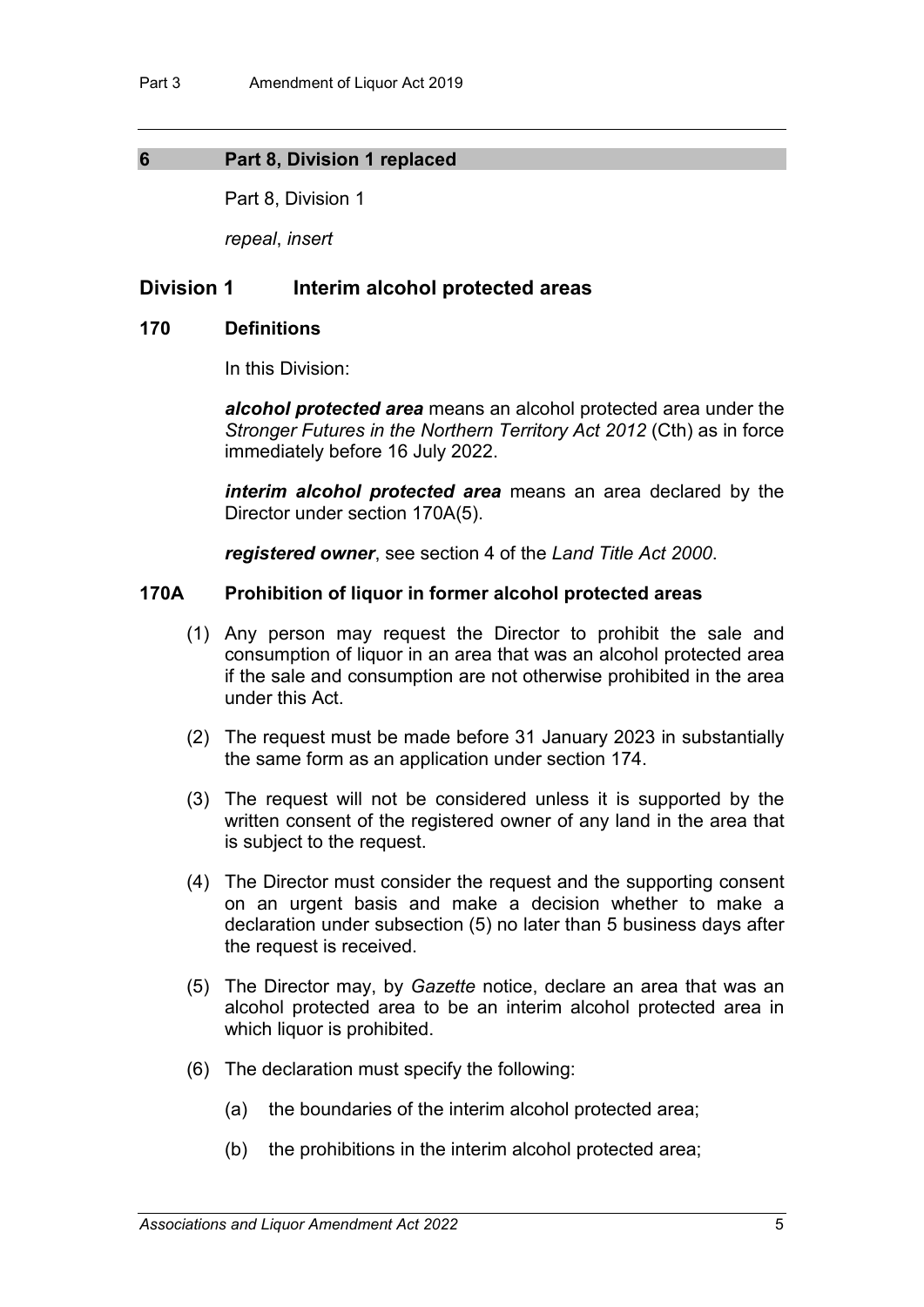- (c) when the declaration expires;
- (d) any other matters the Director considers appropriate.
- (7) The Director's decision on the request is not reviewable by NTCAT.
- (8) Within 28 days after the date of publication of the *Gazette* notice referred to in subsection (5), the Director must publish the following in a way determined by the Director:
	- (a) the boundaries of the interim alcohol protected area;
	- (b) the prohibitions in the interim alcohol protected area;
	- (c) any other relevant details of the declaration;
	- (d) any other matters the Director considers appropriate.
- (9) Subsection (8) applies to any variation or revocation of the declaration.
- (10) Section 179 applies to a declaration of an interim alcohol protected area under this section.
- (11) The Director must take all steps the Director considers necessary to warn the public of an interim alcohol protected area in the same manner as a warning for a general restricted area under section 181.
- (12) Sections 201 to 207 apply in relation to a permit to exempt a person from the prohibitions in an interim alcohol protected area.
- (13) The prohibitions in an interim alcohol protected area prevail over any inconsistent provisions of a general restricted area or special restricted area.
- (14) Subject to subsection (15), a declaration of an interim alcohol protected area under this section ceases to have effect on the earlier of the following:
	- (a) 16 July 2024;
	- (b) the day it expires;
	- (c) the day it is revoked.
- (15) If an application is made under section 174 for a general restricted area for the same or substantially the same area as an interim alcohol protected area before the declaration of the interim alcohol protected area ceases to have effect, that declaration continues in effect until the application is determined by the Commission under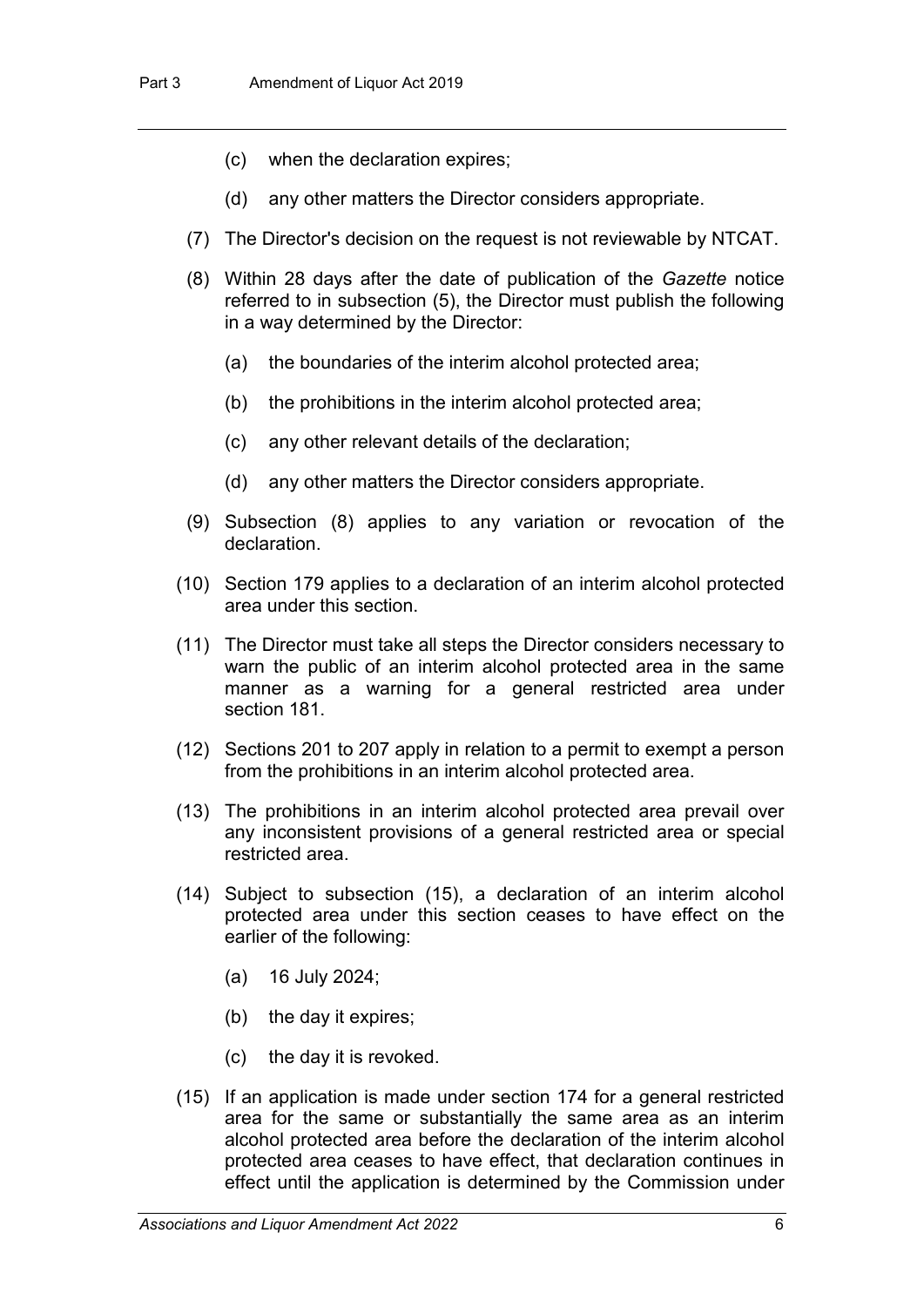section 177.

## **170B Offence for interim alcohol protected area**

- (1) A person commits an offence if the person:
	- (a) brings prohibited liquor into an interim alcohol protected area; or
	- (b) possesses prohibited liquor, or has prohibited liquor under the person's control, in an interim alcohol protected area; or
	- (c) consumes prohibited liquor in an interim alcohol protected area; or
	- (d) sells, supplies or serves prohibited liquor in an interim alcohol protected area.

Maximum penalty: 200 penalty units or imprisonment for 12 months.

- (2) An offence against subsection (1) is an offence of strict liability.
- (3) It is a defence to a prosecution for an offence against subsection (1) if the defendant establishes that:
	- (a) the defendant has a permit allowing the conduct constituting the offence; or
	- (b) the conduct constituting the offence occurred in an emergency and was necessary to protect life or property; or
	- (c) the liquor was for the purposes of worship associated with the celebration of a religious service by a person approved by the Director; or
	- (d) the liquor was being transported in unopened containers from a destination outside the interim alcohol protected area to another destination outside the interim alcohol protected area.
- (4) An offence against subsection (1) is taken to be a forfeiture offence.
- (5) In any proceeding for an offence against subsection (1), a certificate, purporting to be signed by the Director and stating that a place was or was not, at a specified time, within an interim alcohol protected area, is evidence of the facts stated.
- (6) In this section:

*prohibited liquor* means liquor that is prohibited in the interim alcohol protected area.